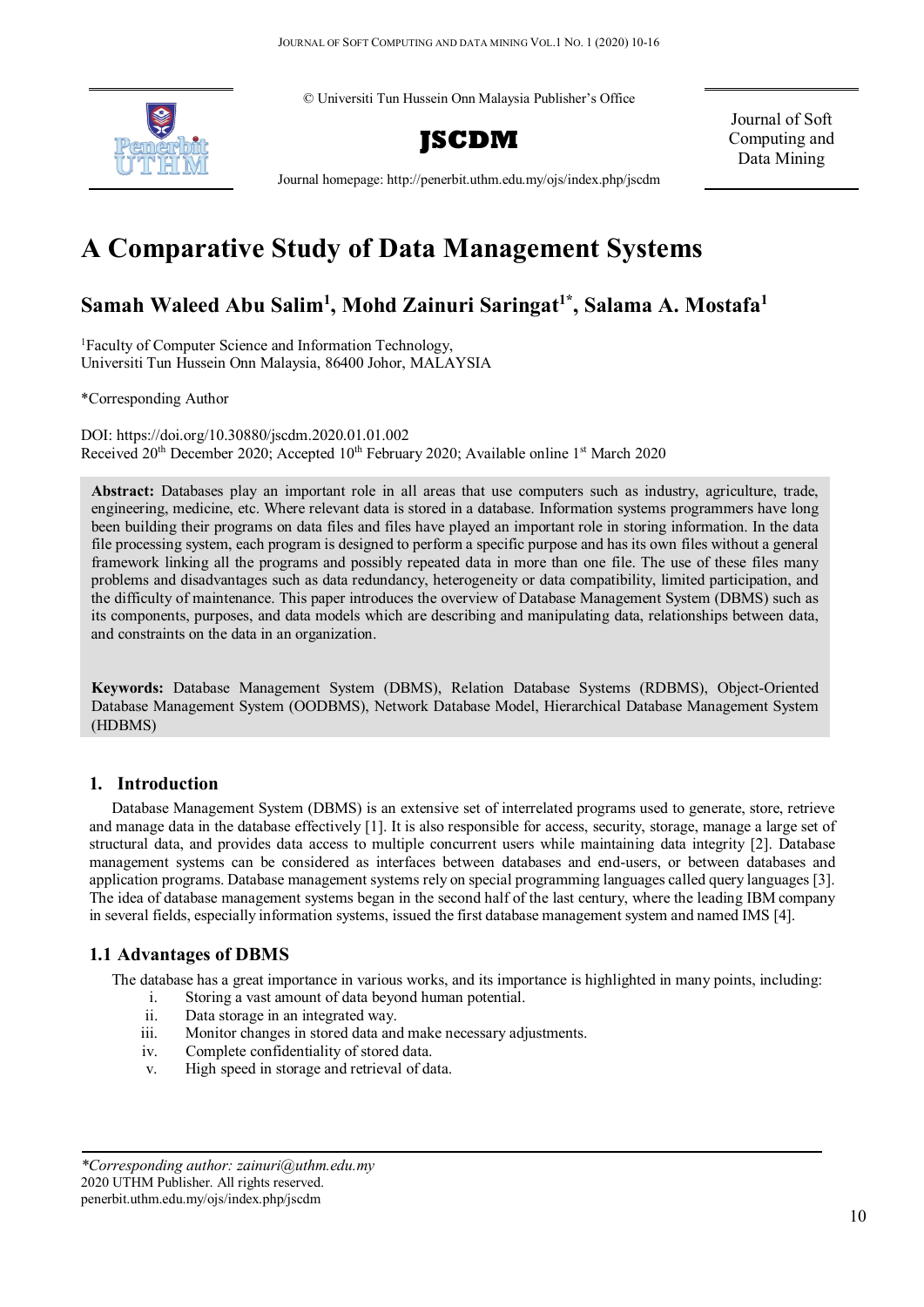#### **1.2 Purposes of DBMS**

DBMS has been created to manage all the disadvantages of standard operating systems supporting typical file processing systems. Some of the goals DBMS achieves are data redundancy and inconsistency, data access difficulties, information isolation, integrity issues, update atomicity, concurrent access by multiple users and security issues. And more reasons to use DBMS as follows:

- i. Control data replication and restrict users who do not have certain privileges.
- ii. Provide a storage environment that does not lose data and allow the extraction of information from existingdata.
- iii. Extreme flexibility in using and modifying data and providing highly updated data.
- iv. Provide multiple interfaces for user interaction with data and represent complex relationships between data easily.
- v. The possibility of applying security and confidentiality restrictions and maintaining data integrity.

#### **1.3 Components of DBMS**

Database systems consist of several components [5], forming an integrated and interconnected system as follows:



**Fig. 1 - DBMS components and its environment**

Figure 1 shows the components and environment for database that include data which is the point that all components of database system are centered. Data must be integrative, non-repetitive and participatory, Hardware where the databases are stored on magnetic disks. The middle layer between the data stored in the files on the top of the disks and among the users of the database called Software that used to manage control and the overall database, there are four sections of users who use the databases and execute different operations on the databases: (1) Databases Programmer who write database applications program in some of the programming languages such as (Cobol, Java, Visual Basic, or C++) and implementing the program to make sure there are no errors. (2) Database Administrator who responsible for determining the database requirements of programs and equipment, operating the database, defining security and confidentiality conditions, and determining the terms of use. (3) End-Users who deal with the database and perform different operations such as insert, update, and delete data etc. And Procedures that includes instructions and rules governing the design and use of the database system.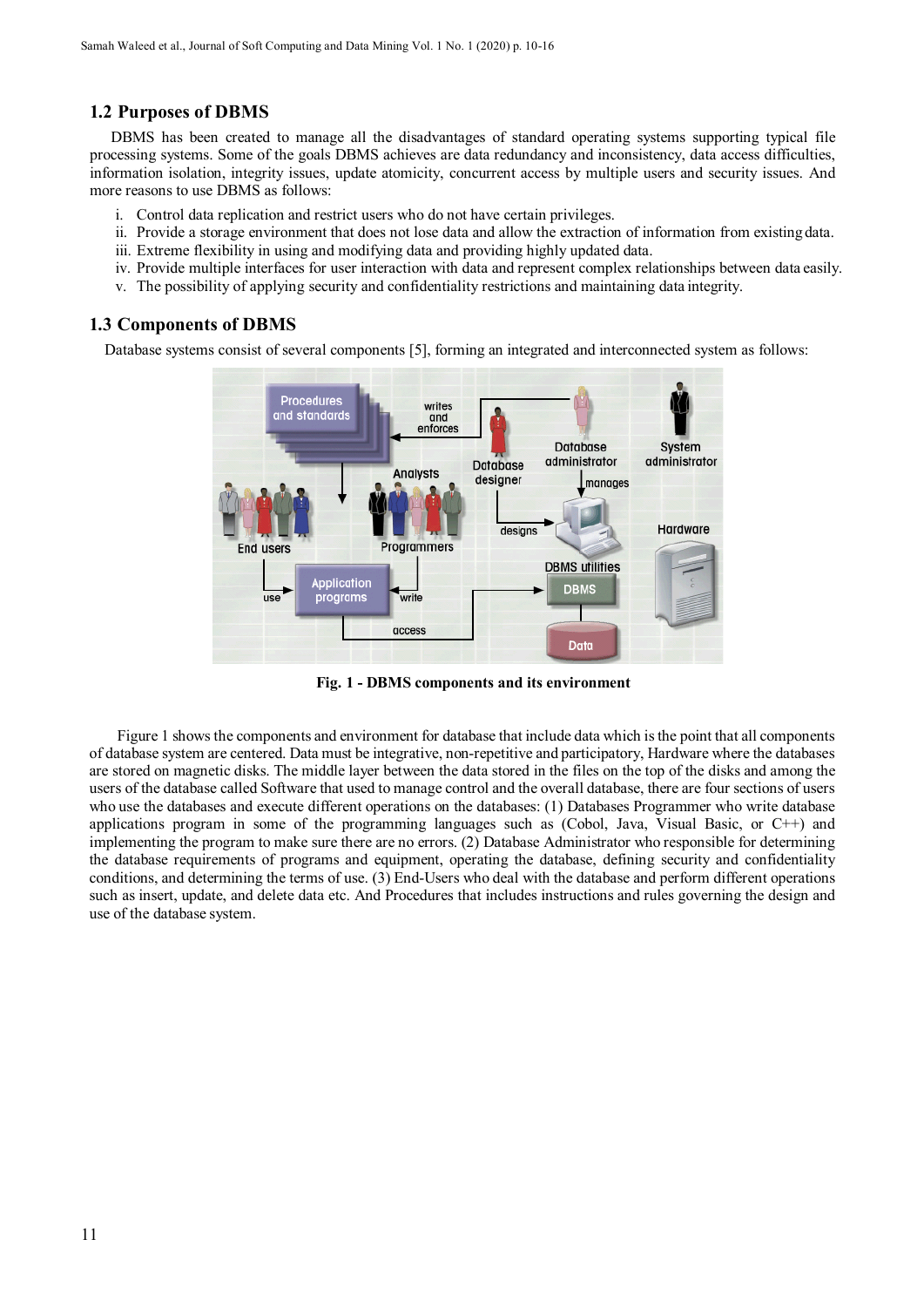#### **2. Data Model**

A data model also called database model [6]. It represents the framework that describe the structure of the database. This framework describes how the data will be stored in the database, this description includes the data type, relations between the tables, conditions, constrains, and tables themselves. The data itself will literally be stored within this framework on a database. So, building a data model is a critical step in the design of the data warehouse. There are number of different data models.

#### **2.1 Relational Model**

Relational Database Management Systems (RDBMS) started in 1980 and became the first option for data storage in databases mostly used for financial records, manufacturing information and so on. RDBMSs are based on a schemadefined relational model. Two concepts are used in this model: table and relationship. A relational table is a well- defined set of rows and columns and the relationship is formed between the rows of the tables [7]. Relational data can be queried and manipulated using SQL query language [8].

The rows form the records, the columns (table attributes) form the fields, and these tables have (one-to-one) (1:1), one-to-many (1:M) and many-to-many (M:N) relationship between them that enables the user to reach Data from various parts of the database. Tables are associated together by using the primary key concept (one or more fields or columns that define each record or row in the table uniquely) and a foreign key in another table with the same data value. Fig 2 shows the relational database schema [9].



**Fig 2 - Relational Data Model**

**Advantages of RDBM:** The Relational model structures data in a manner that avoids complexity, it is more flexible than other types to collect data from different sources. Relational database offers reliability, simple indexing to organize data and maintaining data integrity by setting up defined constraints [10]. Relational model has special tools and characteristics and can be used with all programming languages.

**Disadvantages of RDBM:** Relation Database Systems (RDBMS) are used in nearly every area that requires data storage. Relational database management system is based on a solid mathematical basis and is very powerful in handling a lot of data that helps them to appear wherever software systems are. However, in some applications, RDBMS appears to be highly inefficient in processing big amounts of complicated information such as picture collections, video stream collections, etc. The relational data model has a restricted amount of data types that are not adequate to represent realworld objects, and also it is not enough to represent data and data relationships[11].

#### **2.2 Object Oriented Model**

Object Database (also called Object Oriented Database) is a database concept in which information is presented in the form of an object as it is used in object-oriented programming. The objects encapsulate the attributes and associated methods or member functions [12]. When a different object of the same type is grouped together, they form a class. This model is primarily used for multimedia applications as well as data with complex relationships. Object-Oriented Database Management Systems (OODBMS) were developed in the 1980s to overcome restrictions on RDBMSs such as handling large and complex data. An example of a program that follows this sample is FastObject.Net, etc. It works well with Object oriented languages such as Java, C #, Visual Basic .NET, and C  $++$ . Fig 3 shows the Object-Oriented database schema [9].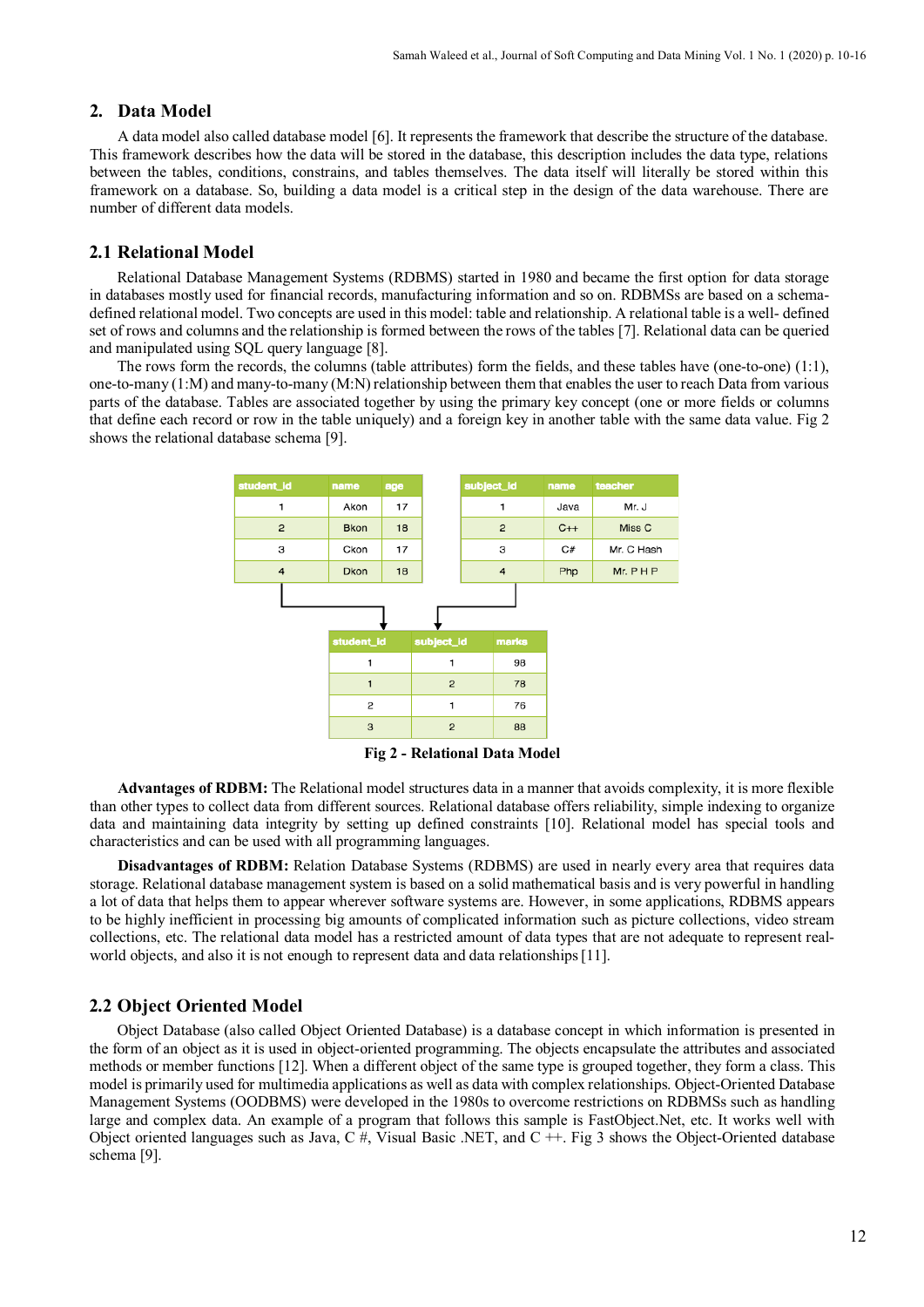

Method calls, queries

**Fig 3 - Object-Oriented Data Model**

**Advantages of OODBM:** Unlike traditional databases (such as hierarchical, network or relational), the objectoriented database is capable of storing different types of data, for example, pictures, voice video, including text, numbers and so on. One of the most significant features of Object-oriented database has the ability to reference objects of complicated constructions, making them ideal for complicated data presentation [12]. Areas of Computer Integrated Manufacturing (CIM), Computer Aided Design (CAD), Computer Aided Manufacturing (CAM), Computer Aided Software Engineering (CASE) and advanced office automation system use object-oriented database system to handle complex graphical data and hypermedia data [11]. Also, it enables protection and security systems to be based on the notion of object.

**Disadvantages of OODBM:** When compared this model to the more common relational database model. This gave it very little time to mature, which resulted in a restricted number of skilled programmers and support. The object- oriented model focuses on storing complex data structures referred to as objects. This makes it less effective when used with simple relationships on simple data records [13]. Another drawback of this model is that pure implementation is hard. This is true because object-oriented models, unlike relational models, use complicated data types that require easy structures such as tables and associated indexes. Relational databases are a result of mathematical set theory, but there is no powerful mathematical foundation for object-oriented designs.

#### **2.3 Hierarchy databases Model**

This model appeared at the beginning of 1970. It is a data model in which the data is arranged in a tree-like structure. This structure allows the representation of information using parent / child relationships. Each child can have only one parent, whereas each parent record can have more child or no child at bottom level as you see in fig 4. All attributes of a specific record are listed under an entity type. In a database, an entity type is the equivalent of a table; each individual record is represented as a row and an attribute as a column. Entity types are related to each other using 1:N mapping, also known as one to many relationships [14].



**Fig 4 - Hierarchy Databases Model**

**Advantages of HDBM:** Navigating between records in a hierarchical database is very quick as parent/ child relationships are implemented with pointers from one record to another, promotes data sharing and database security is provided.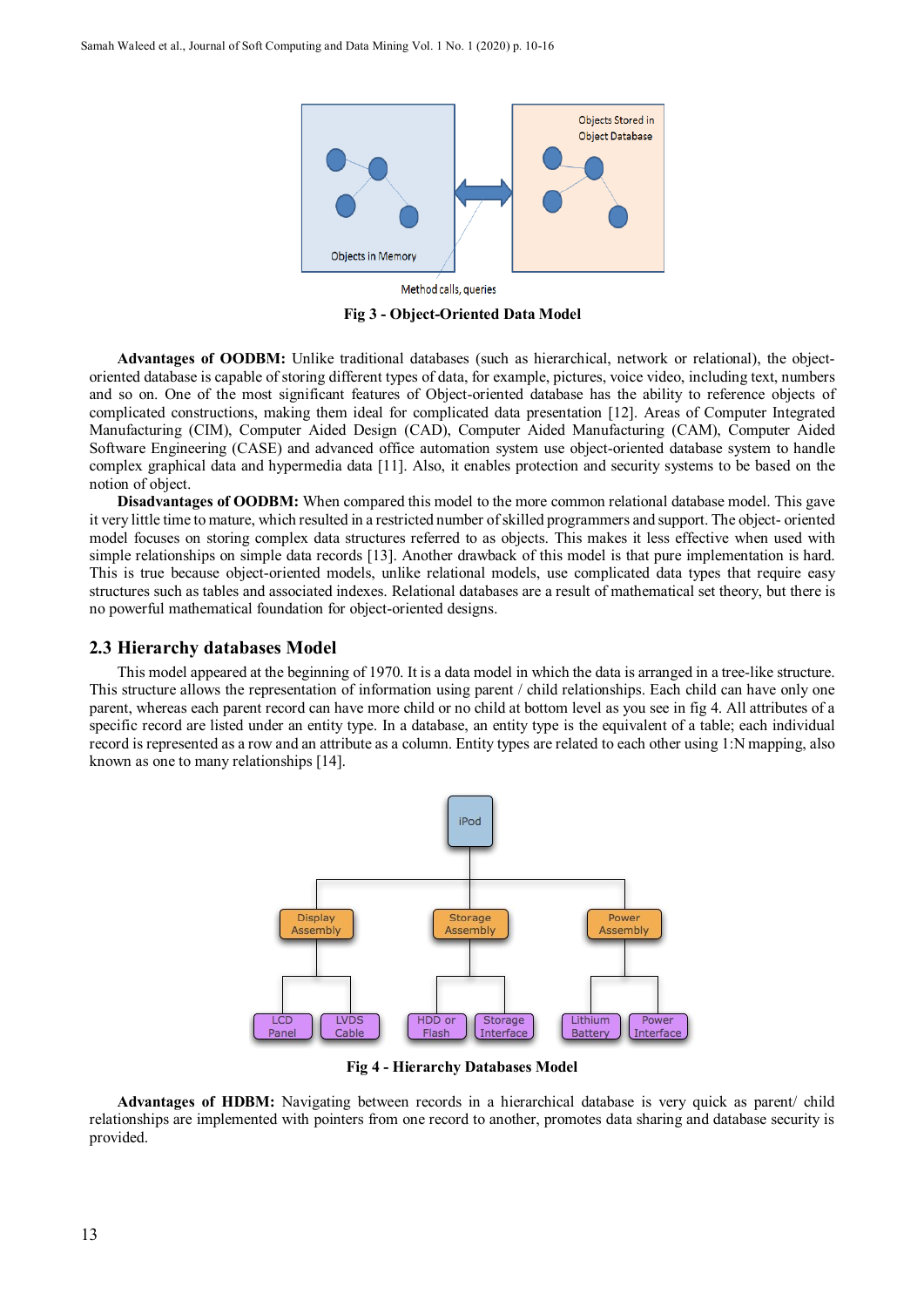**Disadvantages of HDBM:** The hierarchical database's primary drawback is its rigid structure. If you want to add a field to a table, a new table must be created for large records by the database management system. Unlike a SQL database, there is no ALTER TABLE command in the hierarchical model. In addition, if you want to add a new relationship, you will need to construct a new and potentially redundant database structure and you will need to know the features of physical data storage.

#### **2.4 Network databases Model**

Charles Buckman developed a network database model in 1969 [16] to enhance the hierarchical database model [15] [14]. This model was created to increase flexibility, easier understanding of relationships by using direct indicators to illustrate relationships between records, and overcome the problems of hierarchal model. The network model allows each record to have multiple parent and child records, forming a lattice structure. Fig 5 shows the Object-Oriented database schema.





**Advantages of NDBM:** The network model is conceptually simple and easy to design, just like the hierarchical model, it can handle the one to many and many to many relationships which is real help in modeling the real life situations, the data access is easier and flexible than the hierarchical model, and the network model is better than the hierarchical model in isolating the programs from the complicated physical storage details. Also, based on the mathematical set theory, this model is articulated around related whole of recordings [14].

**Disadvantages of NDBM:** All records are kept using pointers and thus the entire structure of the database becomes very complicated. Inserting, deleting and updating any record operations require a large number of pointer adjustments, and it is very difficult to make structural changes to the database.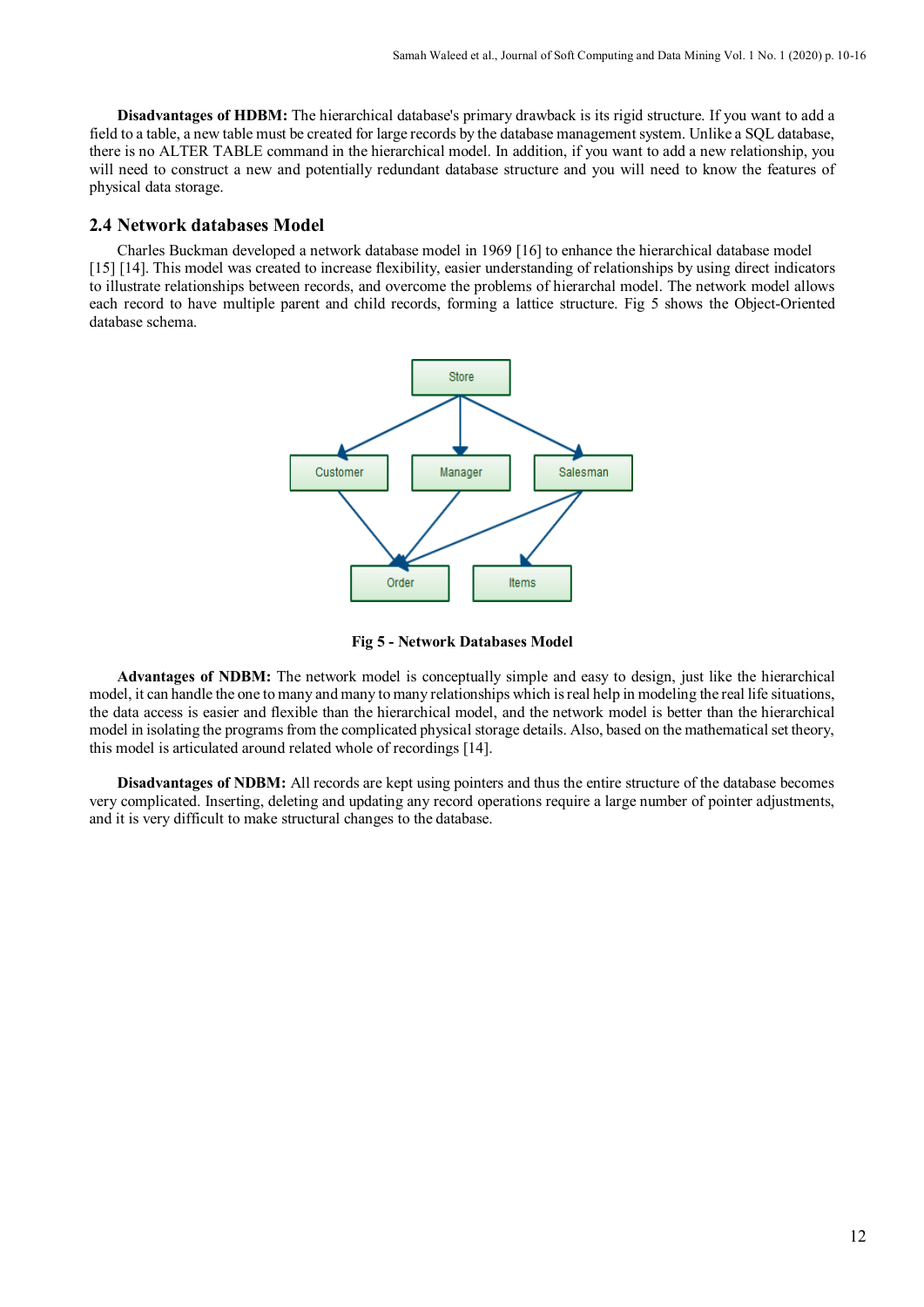|                                         | <b>RDBMS</b>                                                                                                                        | <b>OODBMS</b>                                                                                                          | <b>HDBMS</b>                                                                                                                                                                                                                  | <b>NDBMS</b>                                                                                                                        |
|-----------------------------------------|-------------------------------------------------------------------------------------------------------------------------------------|------------------------------------------------------------------------------------------------------------------------|-------------------------------------------------------------------------------------------------------------------------------------------------------------------------------------------------------------------------------|-------------------------------------------------------------------------------------------------------------------------------------|
| Defining Standard                       | SQL (Structured<br>Query Language)                                                                                                  | ODMG (Object<br>Data Management<br>Group)                                                                              | IMS (Information<br>Management System)                                                                                                                                                                                        | <b>DBTG</b> (Data Base<br>Task Group)                                                                                               |
| Data Organization                       | Tables                                                                                                                              | Objects                                                                                                                | Files, Records                                                                                                                                                                                                                | File, Records                                                                                                                       |
| Establishing<br>Relationships           | One to One $(1:1)$ ,<br>One to Many (1: N),<br>and Many to Many<br>(M: N) relationships<br>can be implemented.                      | Many to Many<br>(M:N) relationships<br>are used between<br>objects to link object<br>with established<br>relationship. | One to One (1:1) and<br>One to Many (1:M)<br>Parent-child is<br>established, but Many to<br>Many $(M: N)$<br>relationship cannot<br>established in this model.                                                                | One to One $(1:1)$ , One<br>to Many $(1: N)$ , and<br>Many to Many (M:N)<br>relationships can be<br>implemented.                    |
| Support for<br>Mathematical<br>Function | Support many<br>functions such as<br>sqrt $($ ), min $($ ), Max<br>$($ , and sum $($ ).                                             | Support math<br>functions based on<br>the programming<br>language that used.                                           | Not support.                                                                                                                                                                                                                  | Not support.                                                                                                                        |
| Data Integrity                          | • Does not suffer<br>from any Insert<br>eccentricity.<br>• Free from update<br>eccentricity.<br>• Free from delete<br>eccentricity. | Data integrity is<br>controlled by the<br>application.                                                                 | • Cannot insert the<br>information of a child<br>who does not have<br>any parent.<br>• Inconsistency<br>problem happen<br>during the update<br>operation.<br>• Deletion of parent<br>results in deletion of<br>child records. | • Does not suffer from<br>any Insert<br>eccentricity.<br>• Free from update<br>eccentricity.<br>• Free from delete<br>eccentricity. |

#### **Table 1 - Comparison between Database Model**

#### **3. Discussion and results**

From the above comparison we found that the hierarchical and network data models are effective, but they are complex, inflexible and difficult to manage and maintain. In RDBMS is difficult to model complex data relationships whereas can do it easily in ODBMS because user can write methods on any structure. RDBMS use table structure for data storage and it easy to understand whereas ODBMS used object in store data and only a perfect developer can understand that. The object-oriented database is fully suitable and operates at high speed in accordance with objectoriented programming language.

#### **4. Conclusion**

Finally, databases management system was appeared to solve the problem of large files, which contain many information is difficult to access, modify, and search, in addition to the problem of repetition, which makes data less accurate, and occupies more space in the memory of the computer, This is the concept of databases management system, which is a system that enables the arrangement of data serially and coherently, without duplication, with the possibility to modify data, add and delete, and set conditions Limitations of State information and confidentiality, and to identify people who have access to it. This paper proposed the idea of database management system, components and various type of data model with their advantages and disadvantages.

#### **Acknowledgement**

The authors would like to acknowledge the Faculty of Computer Science and Information Technology, Universiti Tun Hussein Onn Malaysia, 86400 Johor, Malaysia.